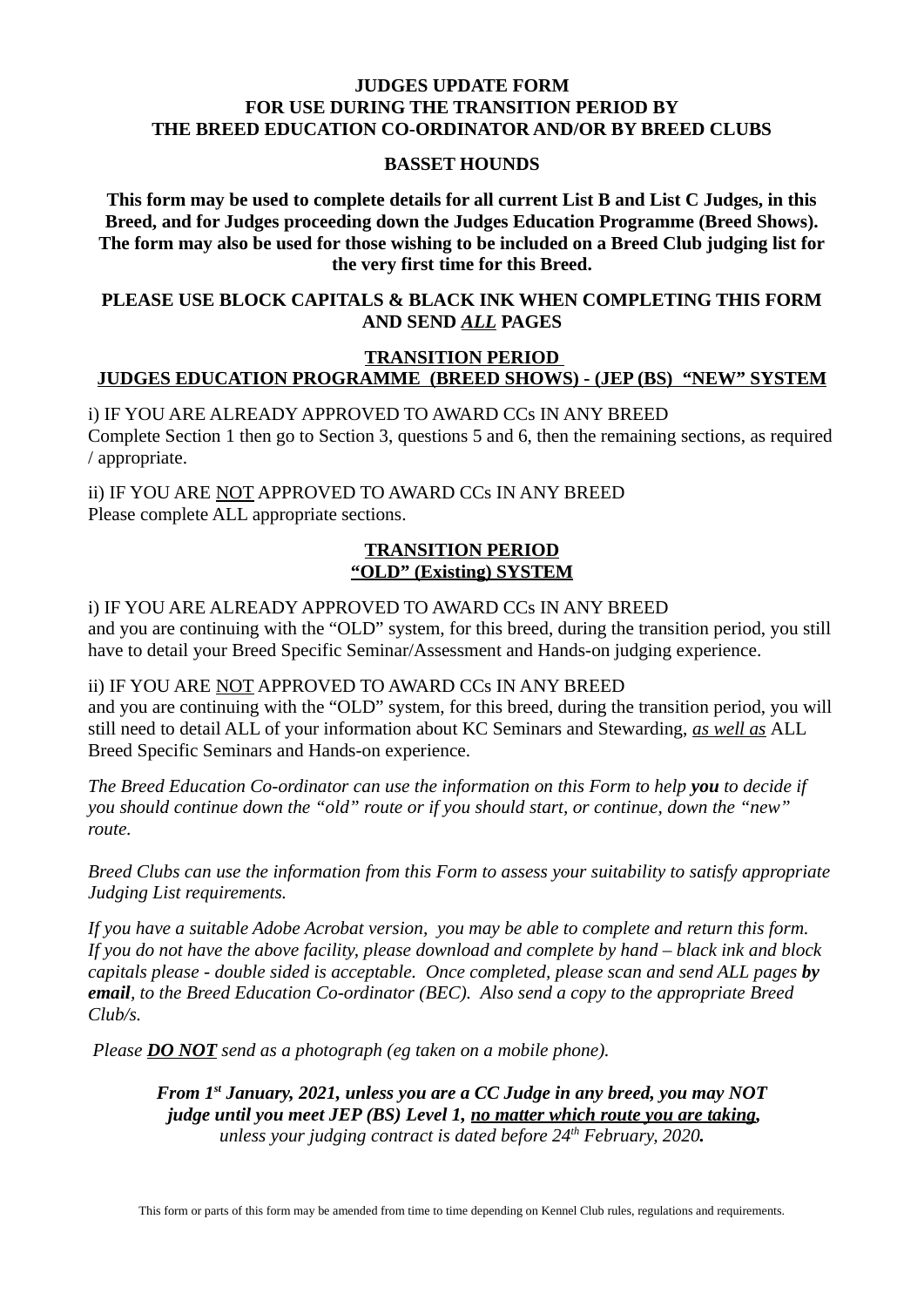## *SECTION 1***: Your Personal Details and Eligibility to Judge**

|                                                                   | This Section to be completed by everyone.                                                                                                                                                                            |             |
|-------------------------------------------------------------------|----------------------------------------------------------------------------------------------------------------------------------------------------------------------------------------------------------------------|-------------|
|                                                                   | Salutation. Delete as appropriate. Mr / Mrs / Miss / Ms / Dr / Other-please state                                                                                                                                    |             |
|                                                                   |                                                                                                                                                                                                                      |             |
| <b>Address</b>                                                    |                                                                                                                                                                                                                      | (Zip)       |
| <b>Telephone Number</b>                                           |                                                                                                                                                                                                                      | (Essential) |
|                                                                   |                                                                                                                                                                                                                      | (Essential) |
|                                                                   | completed Level from the Table sent with this form.                                                                                                                                                                  |             |
|                                                                   | Do You Currently Appear on a Judges' List for This Breed?                                                                                                                                                            |             |
| YES / NO<br>A <sub>2</sub><br>A <sub>3</sub><br>B<br>$\mathsf{C}$ | If YES, Please mark appropriate List "X"                                                                                                                                                                             |             |
|                                                                   | If YES, Please State which Breed Club List/s you are on                                                                                                                                                              |             |
| A <sub>2</sub><br>A <sub>3</sub><br>B                             | If You Are Applying to go on to, or move up the OLD system for Breed Judges during the<br>transition period, which Breed Club List are you applying for or trying to move up to?<br>Please mark appropriate List "X" |             |
| $\mathsf{C}$                                                      |                                                                                                                                                                                                                      |             |

**If You Are Following The NEW Judges Education Programme (Breed Shows), which LEVEL are You Currently at?** Please mark appropriate Level "X"

Level 1 Level 2 Level 3 Level 4

Have you taken the Kennel Club's "Eye For A Dog" assessment? (for information only at present) YES / NO *This assessment can only be undertaken by judges who have awarded at least one set of Challenge Certificates in any breed. Judges progressing to award CCs in a second or subsequent breed under the Judges' Education Programme (Breed Shows) route are required to have passed this assessment.*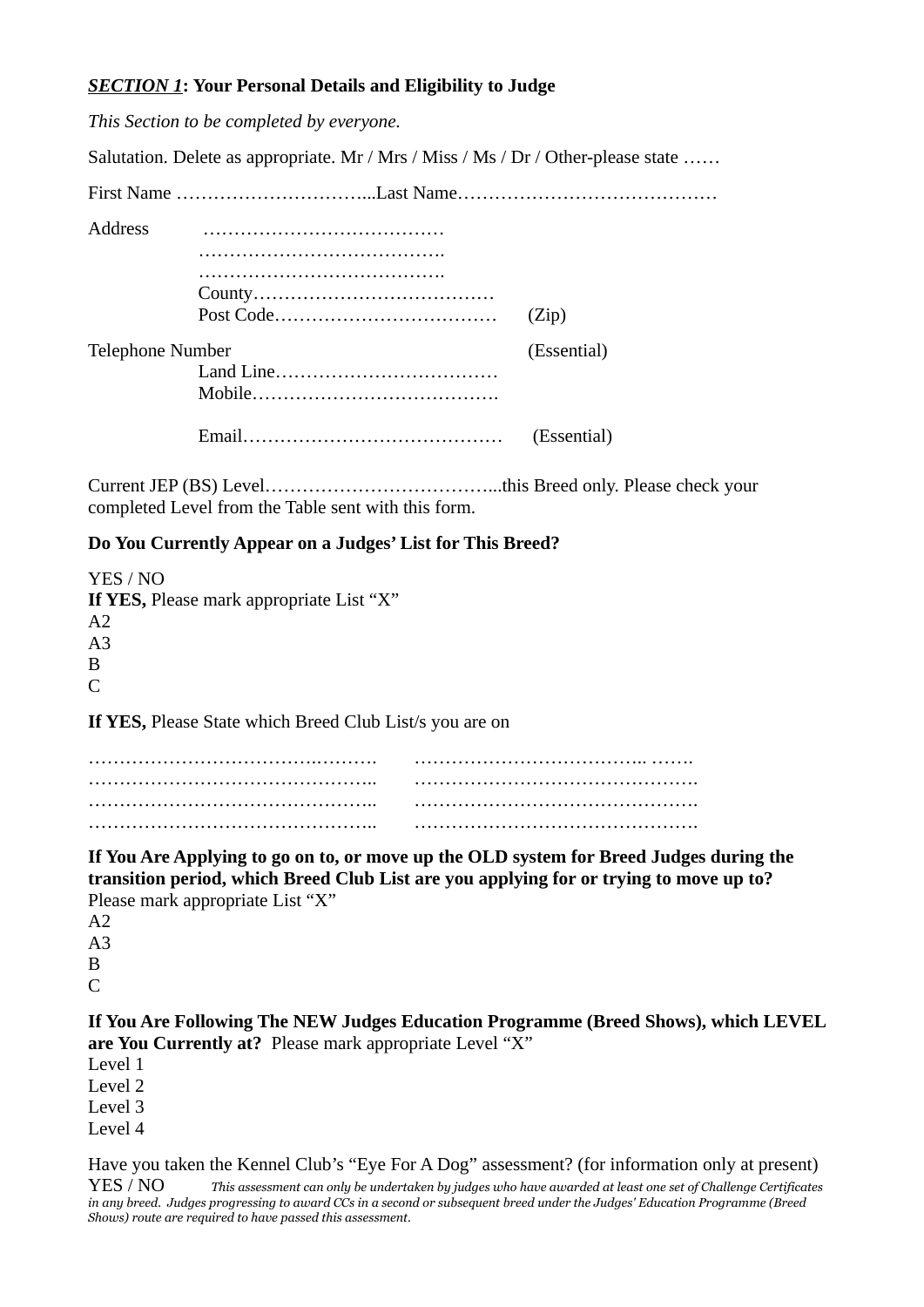## *SECTION 2***: JEP (BS) Requirements to Meet LEVEL 1 (and be eligible to Judge from 1st January 2021). You MUST meet this before you judge any dogs.**

TO BE COMPLETED **only** IF YOU ARE NOT ALREADY A CC JUDGE. You *may* be asked for evidence of Seminars/Courses.

## **2.1) Do you have proof of interest of a minimum of 5 years in one or more aspects of the breeding and exhibiting of dogs (this includes exhibiting, breeding, stewarding, show administration etc)**

#### YES / NO

**If YES,** please detail briefly………………………………………………………...

……………………………………………………………………………………….

# **2.2) Have you attended the Kennel Club "Requirements of A Dog Show Judge" seminar?**

# YES / NO

**If YES**, please state date attended & trainer …………………………………………

# **2.3) Have you attended the Kennel Club "Conformation and Movement" Seminar?**

YES / NO **If YES**, Please state date attended & trainer …………………………………………

## **2.4) Have you undertaken 2 FULL days of stewarding appointments?**

## YES / NO

**IF YES Please List your 2** *qualifying* **Stewarding Appointments below**

| <b>Show/Society</b> | <b>Date</b> | Number of Classes |
|---------------------|-------------|-------------------|
|                     |             |                   |
|                     |             |                   |

**If NO**, please indicate how many full days stewarding appointments you *have* completed 0/1.

# *SECTION 3***: JEP Requirements to Meet LEVEL 2.**

*IF YOU ARE ALREADY A CC JUDGE, PLEASE PROCEED STRAIGHT TO PARTS 5 AND 6 OF THIS SECTION.*

## **3.1) Have you PASSED the Kennel Club "Requirements of A Dog Show Judge" exam?**

YES / NO **If YES**, please state date passed & trainer …………………………………………

## **3.2) Have you PASSED the Kennel Club "Points of The Dog" Assessment?**

YES / NO **If YES**, Please state date passed & trainer………………………………………….

# **3.3) Have you viewed the Kennel Club "Stewarding Seminar" and taken the online Quiz?**

YES / NO

**If YES**, please state the date you PASSED the Quiz ……………………………….

## **3.4) Have you completed the Kennel Club "Critique Writing" Seminar and taken the online Quiz?**

YES / NO **If YES**, please state date Quiz was taken...………………………………………..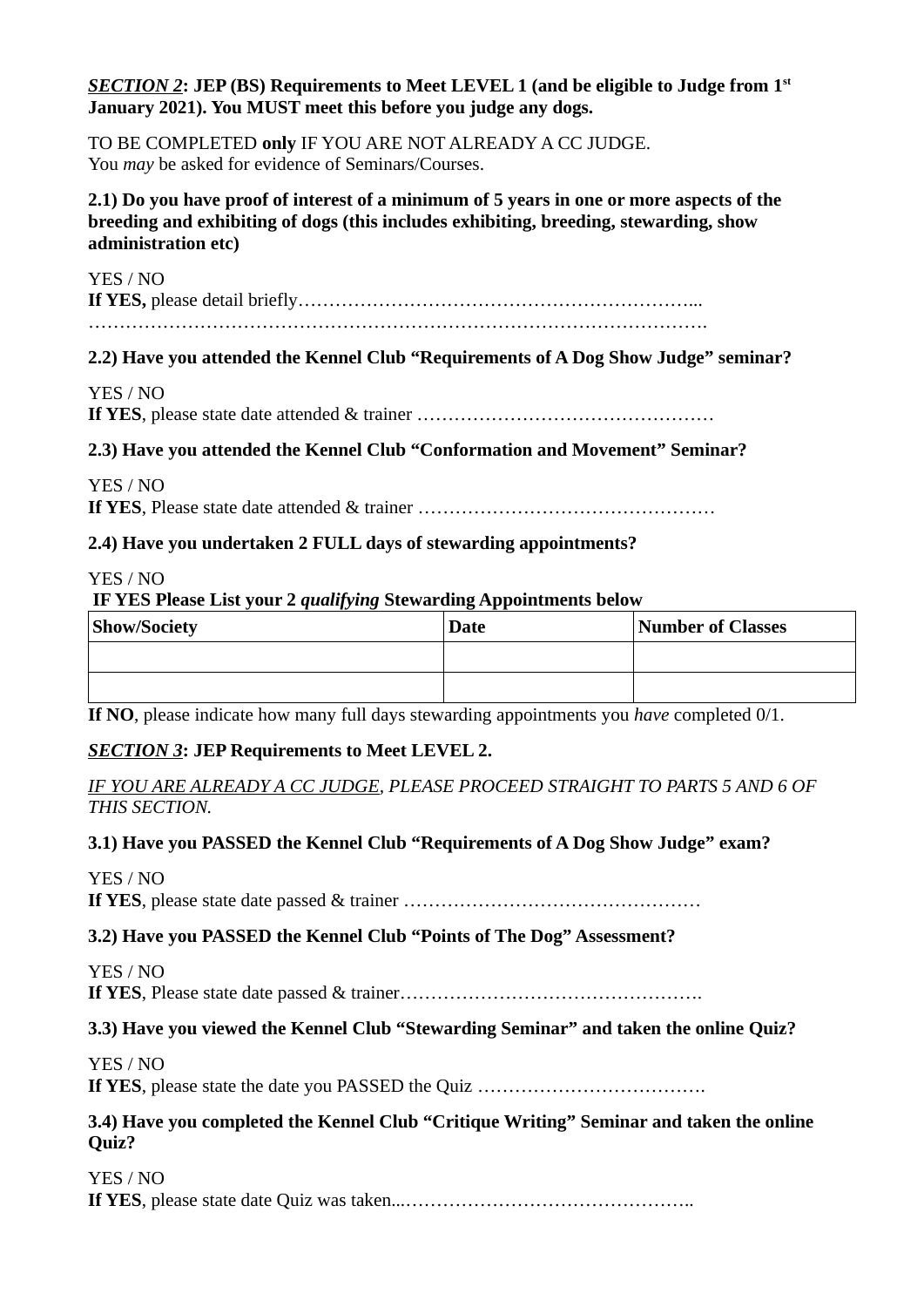## **3.5) Have you attended a "Breed Appreciation Day (BAD) for This Breed?**

| YES / NO |  |
|----------|--|
|          |  |

# **3.6) Have You Sat and PASSED a Multiple Choice Breed Standard Exam** (or a Written Exam under the "OLD" A2 system). YES / NO

**If YES**, please state date passed & Club………………………………………………………...

# *SECTION 4***: JEP Requirements to meet LEVEL 3**

If you are continuing to use the "OLD" system throughout the transition period, please go straight to PART 4 – Your Judging Experience.

## **4**.**1) Have you taken part in any FORMAL** *JCF / JEP (BS)* **mentoring sessions for this Breed?**

#### YES / NO

**If YES**, please list details of your mentoring sessions, below

|                | <b>Show/Society</b> | <b>Date</b> | No of<br><b>Classes</b> | No of<br><b>Dogs</b> | <b>Type of Session</b><br>1:1<br>Group<br><b>Special Awards</b><br>Student Judge | <b>Mentor</b> | Satisfactory or<br>More<br><b>Experience</b><br>Required |
|----------------|---------------------|-------------|-------------------------|----------------------|----------------------------------------------------------------------------------|---------------|----------------------------------------------------------|
| ┸              |                     |             |                         |                      |                                                                                  |               |                                                          |
| $\overline{2}$ |                     |             |                         |                      |                                                                                  |               |                                                          |
| 3              |                     |             |                         |                      |                                                                                  |               |                                                          |
| $\overline{4}$ |                     |             |                         |                      |                                                                                  |               |                                                          |
| 5              |                     |             |                         |                      |                                                                                  |               |                                                          |
| 6              |                     |             |                         |                      |                                                                                  |               |                                                          |

*Note: A minimum of three mentoring sessions with a minimum of 12 months between first and third session. If you needed more experience and then were subsequently deemed satisfactory, please detail ALL.*

## **4**.**2) Have you been formally OBSERVED while judging at a Breed Club show, Breed Supported Entry show or Championship show without CCs, following completion of** *JCF / JEP (BS)* **Mentoring sessions?**

#### YES / NO

**If YES**, please list details of your Observation/s

|    | <b>Show/Society</b> | <b>Date</b> | No of<br><b>Classes</b> | <b>No of Dogs</b><br>Judged | <b>Observer</b> | Did you demonstrate<br>sufficient understanding<br>and level of competency<br>to progress? |
|----|---------------------|-------------|-------------------------|-----------------------------|-----------------|--------------------------------------------------------------------------------------------|
|    |                     |             |                         |                             |                 |                                                                                            |
|    |                     |             |                         |                             |                 |                                                                                            |
| ิว |                     |             |                         |                             |                 |                                                                                            |

*One satisfactory completion is required.*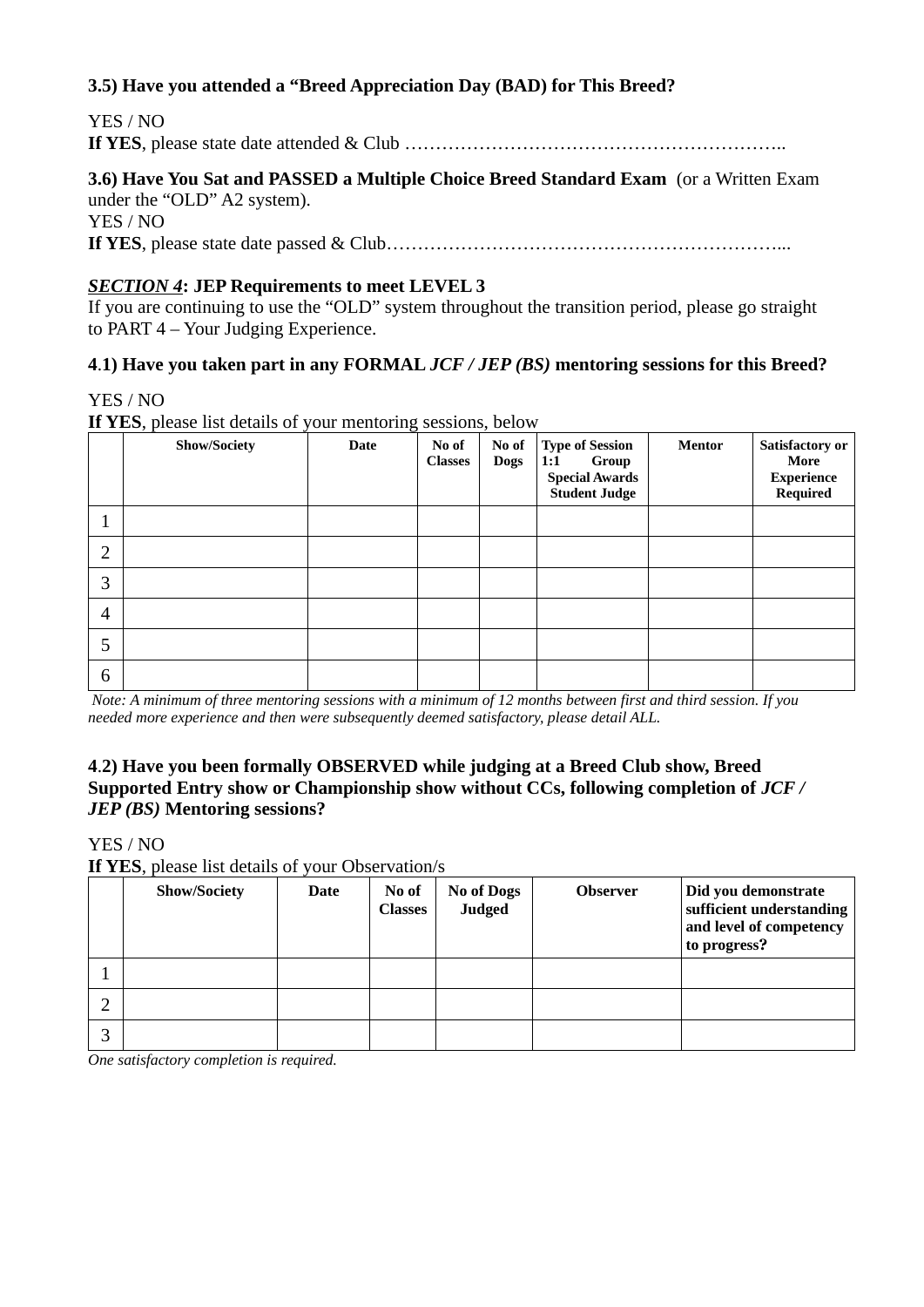#### **4.3) If you are NOT already passed to award CCs in ANY breed, please list your remaining 10 Stewarding appointments, below.**

|                | <b>Show/Society</b> | <b>Date</b> | <b>No of Classes</b> |
|----------------|---------------------|-------------|----------------------|
| $\mathbf{1}$   |                     |             |                      |
| $\overline{2}$ |                     |             |                      |
| 3              |                     |             |                      |
| $\overline{4}$ |                     |             |                      |
| 5              |                     |             |                      |
| 6              |                     |             |                      |
| 7              |                     |             |                      |
| 8              |                     |             |                      |
| 9              |                     |             |                      |
| $10\,$         |                     |             |                      |

# **4.4) Please List Your Judging Experience for this Breed ONLY:**

Before you complete this part, please read the following

For your information: Basset Hounds are Kennel Club Stud Book Band "B" (2020). Under the OLD system to move up to a Breed Club A3 List and under the JEP (BS) to move up to LEVEL 3, the number of dogs required for a judge to have hands-on experience is as stated below.

| Under OLD System (A2) | Under JEP (BS) (Level 3) |
|-----------------------|--------------------------|
| 70                    |                          |

The Kennel Club has provided details of what type of event you may use to claim the numbers for your hands-on experience, under *BOTH* the OLD, approval system, *and* under the JEP (BS). These events are as follows:

- Breed Classes at Championship shows where no CCs are on offer for the Breed.
- Breed Classes at Open shows
- Breed Classes at Limited shows
- Mock/training classes at Breed Club shows only ONE occasion can be claimed under this banner and a maximum number of 5 dogs only may be claimed. or

Dogs judged at *KC approved* assessments – a maximum of 5 dogs only may be claimed.

- Dogs judged at inter or intra club SINGLE breed matches
- Special Awards (classes) at Breed Club shows
- Supported Entry shows
- Dogs judged at SINGLE breed Dog of the Year competitions
- Overseas appointments (proof *may* be required)

Dogs Judged at the following types of events may NOT be included in a Judge's hands-on experience:

- AVNSC and Variety Classes
- At Fun Days
- Conjointly with other judges at events where the candidate judge is not required to give independent judgement on the dogs
- Any JCF / JEP (BS) Mentoring Session

For information regarding the above, please see the following Link (Select JEP (BS) Level 3):

<https://www.thekennelclub.org.uk/events-and-activities/dog-showing/judging-dog-shows/>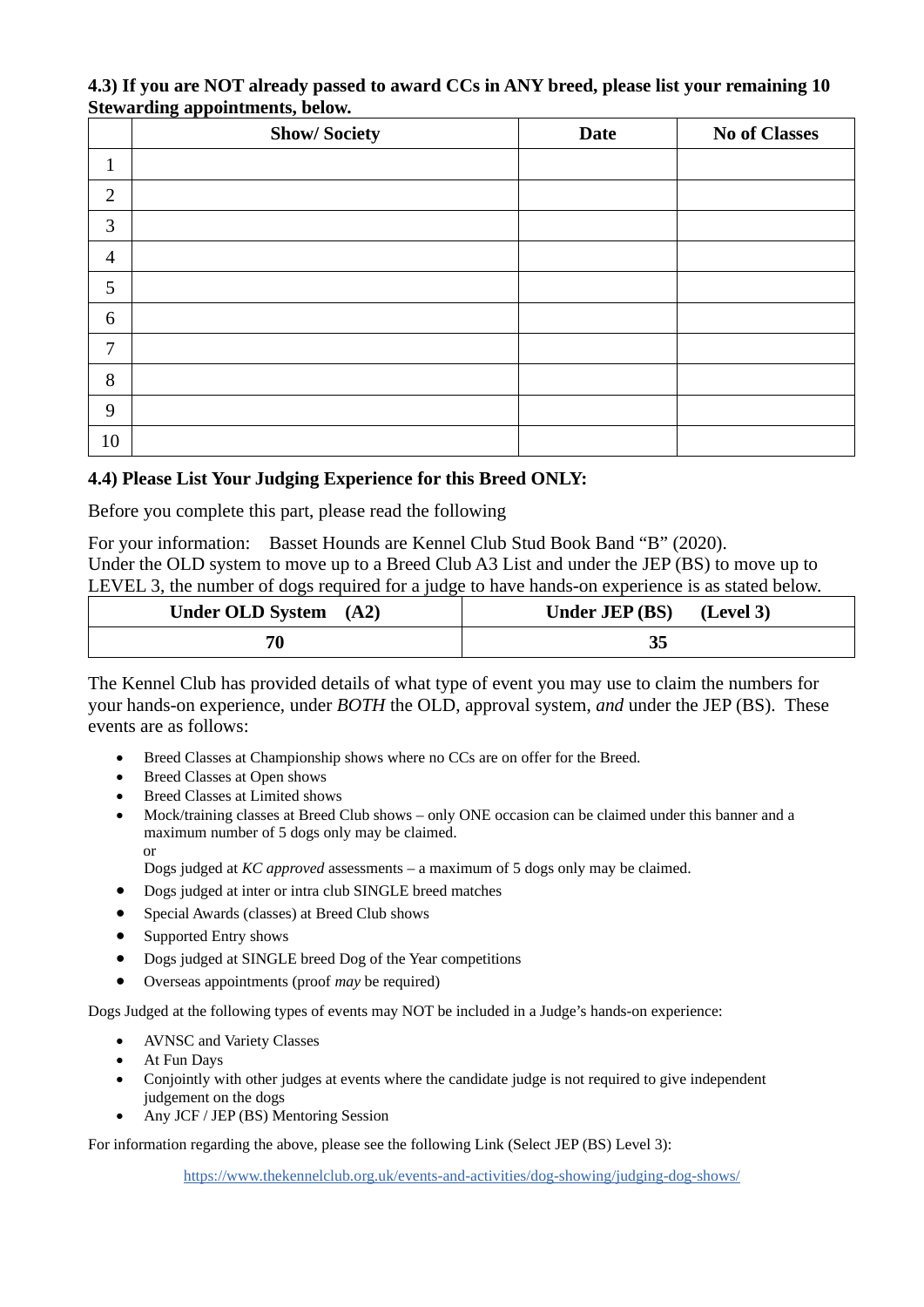Notes to the following table:

- 1) Please state ONLY those classes in which dogs were *actually present*, not simply scheduled or entered. If no entries in a class, do not count that class #.
- 2) This is the total number entered, *excluding* second and subsequent entries for each dog \*.

|                  |              |      | <u>for this breed only</u> |                                                 |                               |                                            |
|------------------|--------------|------|----------------------------|-------------------------------------------------|-------------------------------|--------------------------------------------|
|                  | Show/Society | Date | Type of Event              | $\#$ No of<br>Classes<br>Judged<br>(see Note 1) | * Total Entry<br>(see Note 2) | Actual No of<br>Dogs Present<br>and Judged |
| $\mathbf 1$      |              |      |                            |                                                 |                               |                                            |
| $\overline{2}$   |              |      |                            |                                                 |                               |                                            |
| $\mathbf{3}$     |              |      |                            |                                                 |                               |                                            |
| $\overline{4}$   |              |      |                            |                                                 |                               |                                            |
| $\mathsf S$      |              |      |                            |                                                 |                               |                                            |
| $\,6\,$          |              |      |                            |                                                 |                               |                                            |
| $\overline{7}$   |              |      |                            |                                                 |                               |                                            |
| $\, 8$           |              |      |                            |                                                 |                               |                                            |
| $\boldsymbol{9}$ |              |      |                            |                                                 |                               |                                            |
| $10\,$           |              |      |                            |                                                 |                               |                                            |
| $11\,$           |              |      |                            |                                                 |                               |                                            |
| 12               |              |      |                            |                                                 |                               |                                            |
| 13               |              |      |                            |                                                 |                               |                                            |
| 14               |              |      |                            |                                                 |                               |                                            |
| 15               |              |      |                            |                                                 |                               |                                            |
| 16               |              |      |                            |                                                 |                               |                                            |
| $17\,$           |              |      |                            |                                                 |                               |                                            |
| $18\,$           |              |      |                            |                                                 |                               |                                            |
| 19               |              |      |                            |                                                 |                               |                                            |
| $20\,$           |              |      |                            |                                                 |                               |                                            |
| 21               |              |      |                            |                                                 |                               |                                            |
| 22               |              |      |                            |                                                 |                               |                                            |

Please now complete the table, below, with all of your judging experience *for this breed only*

If you require more space please continue on a separate page.

| <b>Total Number of Classes Judged</b> |                  | XXXXXXX XXXXXXX |  |
|---------------------------------------|------------------|-----------------|--|
| Total Number of Dogs Actually Judged  | XXXXXXXX XXXXXXX |                 |  |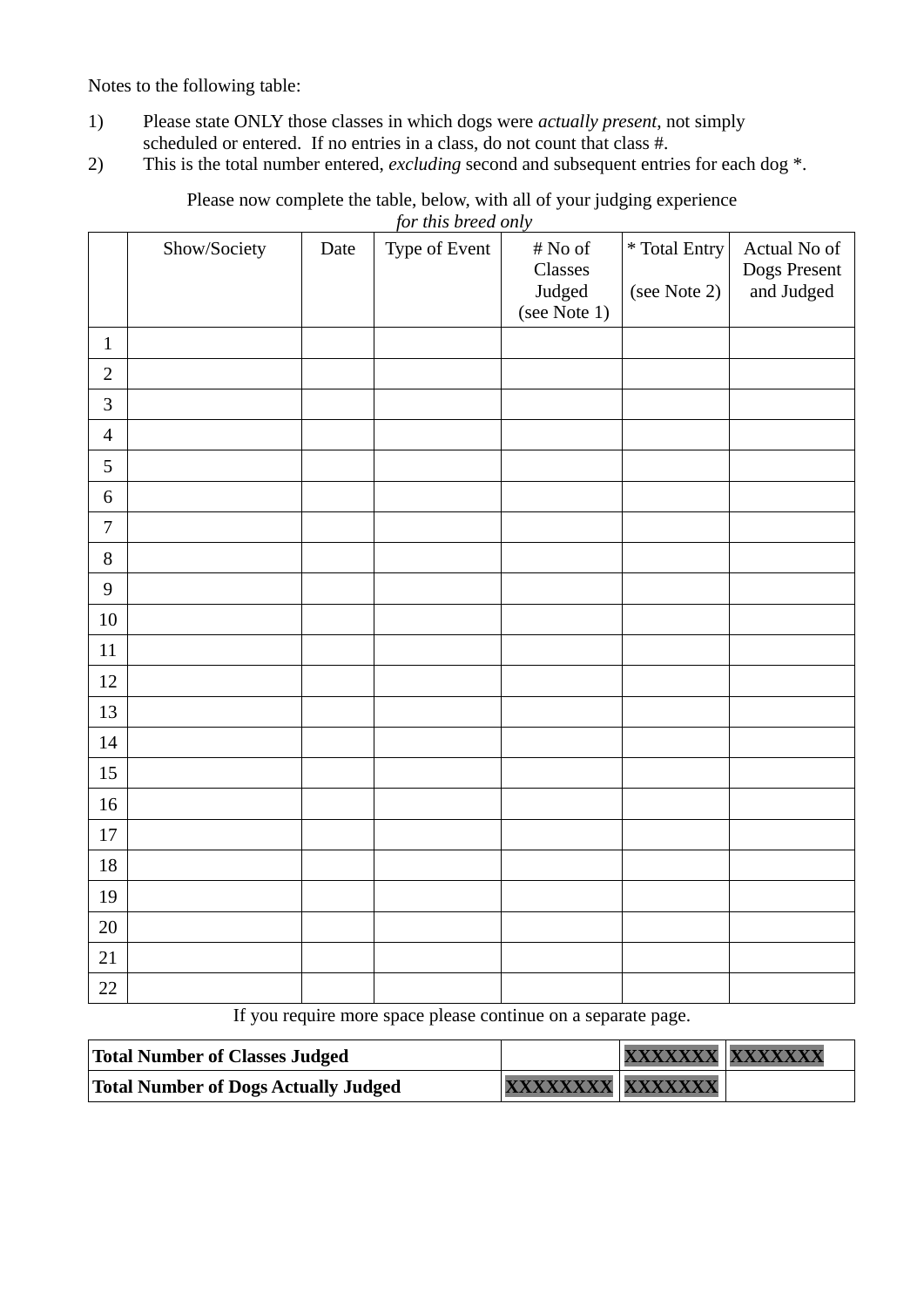# **4.5) Have you bred or owned a MINIMUM of 3 dogs when they obtained their FIRST entry into the Kennel Club Stud Book?**

## YES / NO

**If YES**, please give details, below, of dogs, including their Stud Book Numbers

|   | ັ<br>ັ<br><b>Registered Name of Dog</b> | <b>KC Stud Book Number</b> |
|---|-----------------------------------------|----------------------------|
|   |                                         |                            |
|   |                                         |                            |
| n |                                         |                            |
|   |                                         |                            |
| 3 |                                         |                            |
|   |                                         |                            |

**If NO, and there are exceptional circumstances, please explain**………………………………..

……………………………………………………………………………………………………….

# *SECTION 5***: JEP (BS) Requirements to meet LEVEL 4**

**1) Have you attended and PASSED an OLD style Breed Club A3 assessment OR a NEW (JEP (BS))style Kennel Club Breed Specific Assessment?**

| YES / NO        |  |
|-----------------|--|
| If YES,         |  |
| OLD / NEW style |  |
|                 |  |
|                 |  |
|                 |  |
|                 |  |

## *SECTION 6***: Further Information**

| If you are applying to judge this Breed for the very first time, please say why you would like to |
|---------------------------------------------------------------------------------------------------|
|                                                                                                   |
|                                                                                                   |

Further Information you would like to include or be considered: If none - SAY None.



If you require more space please continue on a separate page.